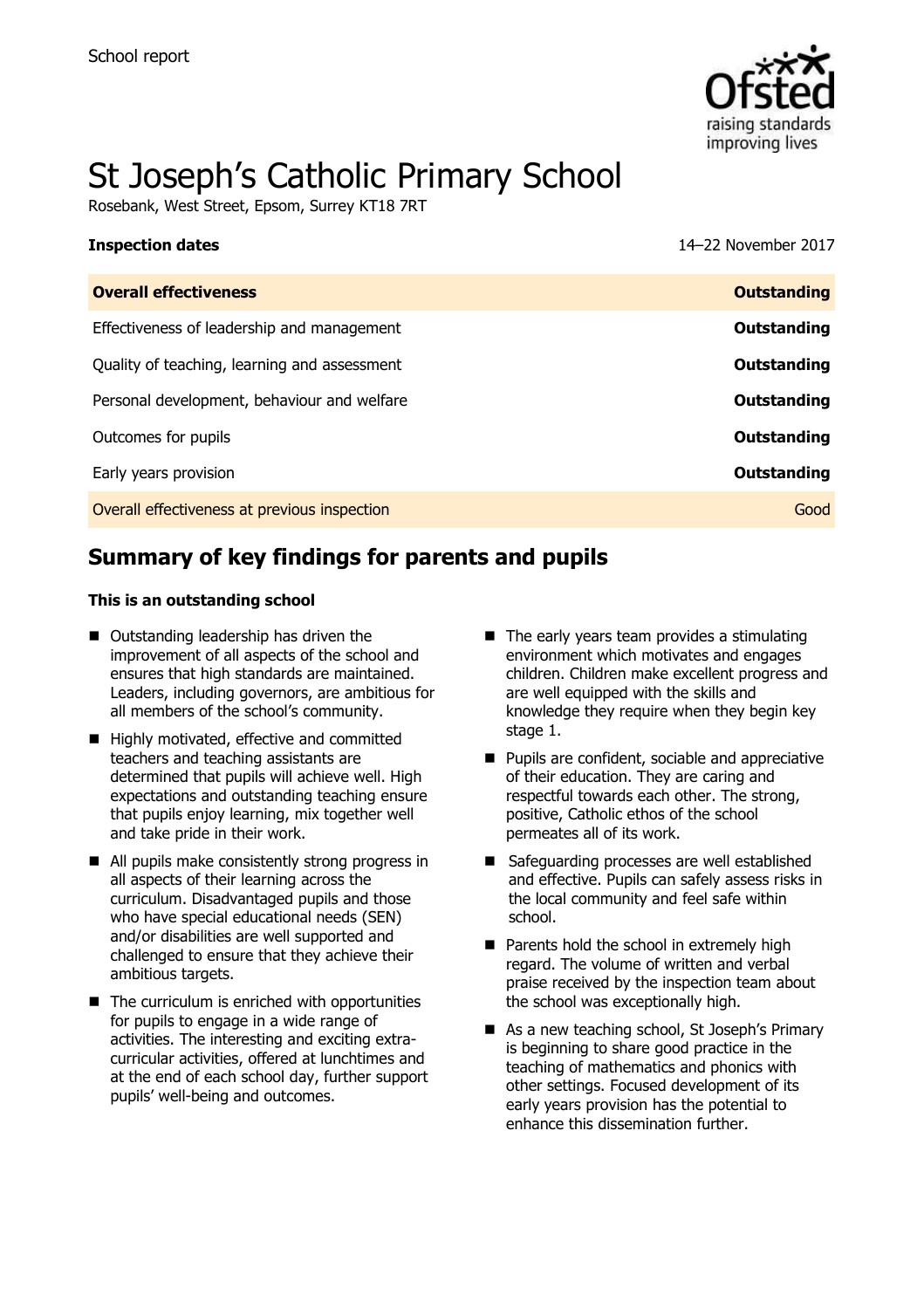

# **Full report**

## **What does the school need to do to improve further?**

**Further develop the high quality of teaching in early years, so that it can be shared** more widely as part of the school's role as a teaching school.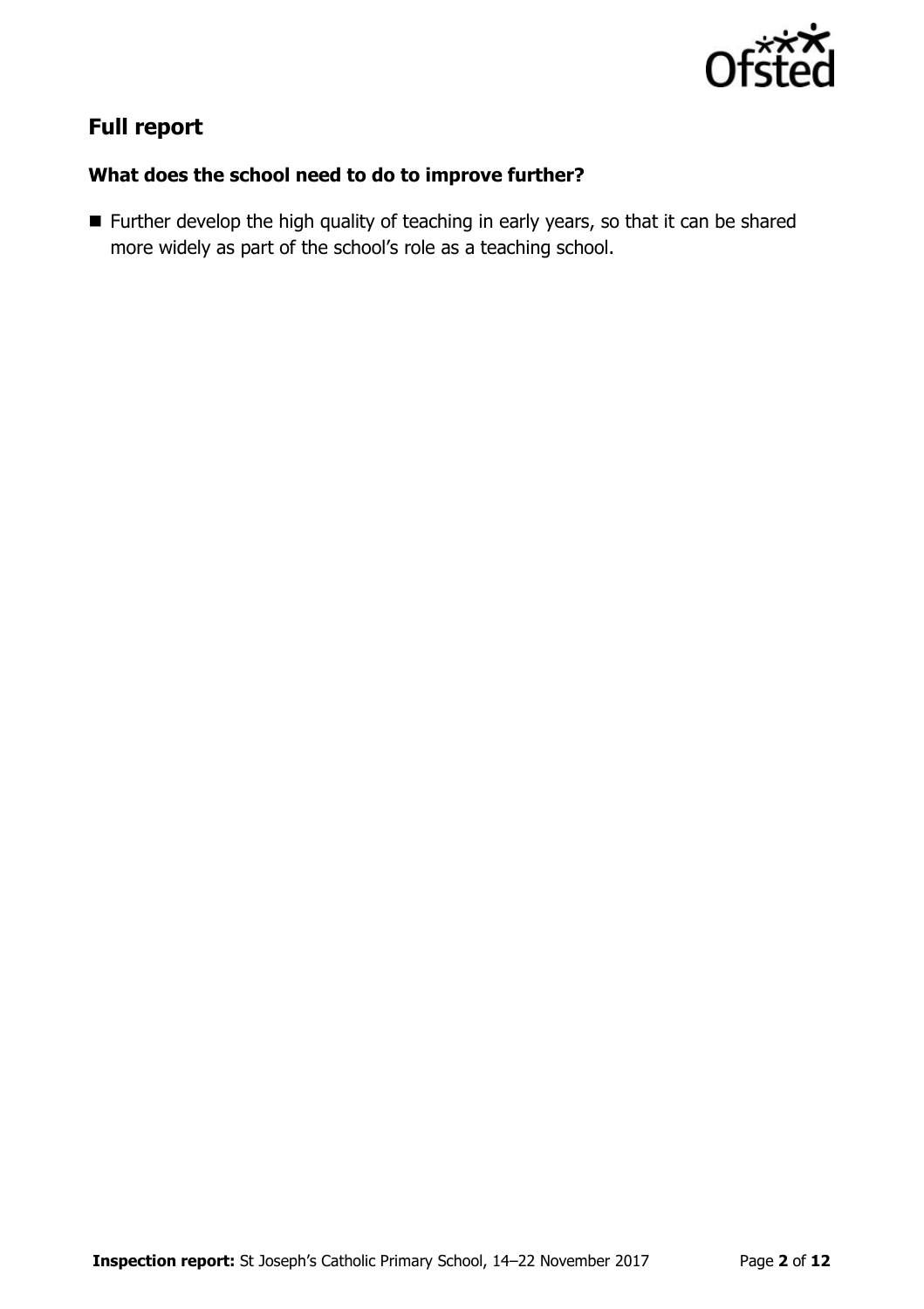

# **Inspection judgements**

### **Effectiveness of leadership and management Constanding**

- The headteacher and the deputy headteacher are ambitious for every pupil and every member of staff at St Joseph's Catholic Primary School. They have created a culture that encourages staff and pupils to have high expectations of themselves and of each other. The school's supportive and happy environment ensures that these expectations are met. As a new teaching school, the experience and skills of its staff are being shared more widely to benefit others, albeit with scope for the early years team to play a greater role.
- All members of the senior leadership team have a thorough and comprehensive knowledge of the school. They carefully interpret all aspects of pupils' assessment information, and strive relentlessly for further improvement and better outcomes. Senior leaders and teachers know individual pupils and build strong partnerships with families to ensure that all pupils, and groups of pupils, achieve as well as they can.
- **Pupil premium funding is spent well, enabling disadvantaged pupils to be provided with** the same advantages and opportunities as other pupils. Pupils' well-being is at the heart of how the school spends this funding, and pupils appreciate their access to the many clubs, trips and support systems. Outcomes for disadvantaged pupils are the same as, or better than, those of other pupils.
- Senior and middle leaders work closely with teachers and support staff to ensure that the quality of teaching is at the highest possible level. At the previous inspection, the school was asked to increase the impact of middle leadership on raising pupils' achievement across the school, so that swift action was taken where there was underperformance. This has been thoroughly addressed and pupils now achieve exceptionally well across the school.
- Parents are overwhelmingly positive about St Joseph's and praise every aspect of the school. The vast number of positive comments from parents, and the many verbal commendations of the school's work, can be summed up by one parent who stated, 'a fantastic, well-run school with a happy family atmosphere'.
- Pupils' spiritual, moral, social and cultural development is a strength, in this highly effective school. Pupils can talk in detail about their beliefs and the strong Catholic ethos of the school. Through learning about other faiths and religions, pupils' strong cultural understanding is further enhanced. The arts and music play an important role within the life of the school. The engagement and vocal ability of the school's choir, as they rehearsed for an upcoming performance, exemplified pupils' dedication to pursuing a wide range of opportunities.
- **Pupils believe that the school's motto, 'Work hard, play well and make other people** happy', supports them in every aspect of their school life. All pupils contribute positively to the wider life of the school and the local community. Through this rich experience and learning, pupils are well prepared for life in modern Britain.
- Leaders responsible for the provision for pupils who have SEN and/or disabilities ensure that additional funding is spent purposefully and effectively to improve the support for this group of pupils. As a result of leaders' effective work with other professionals and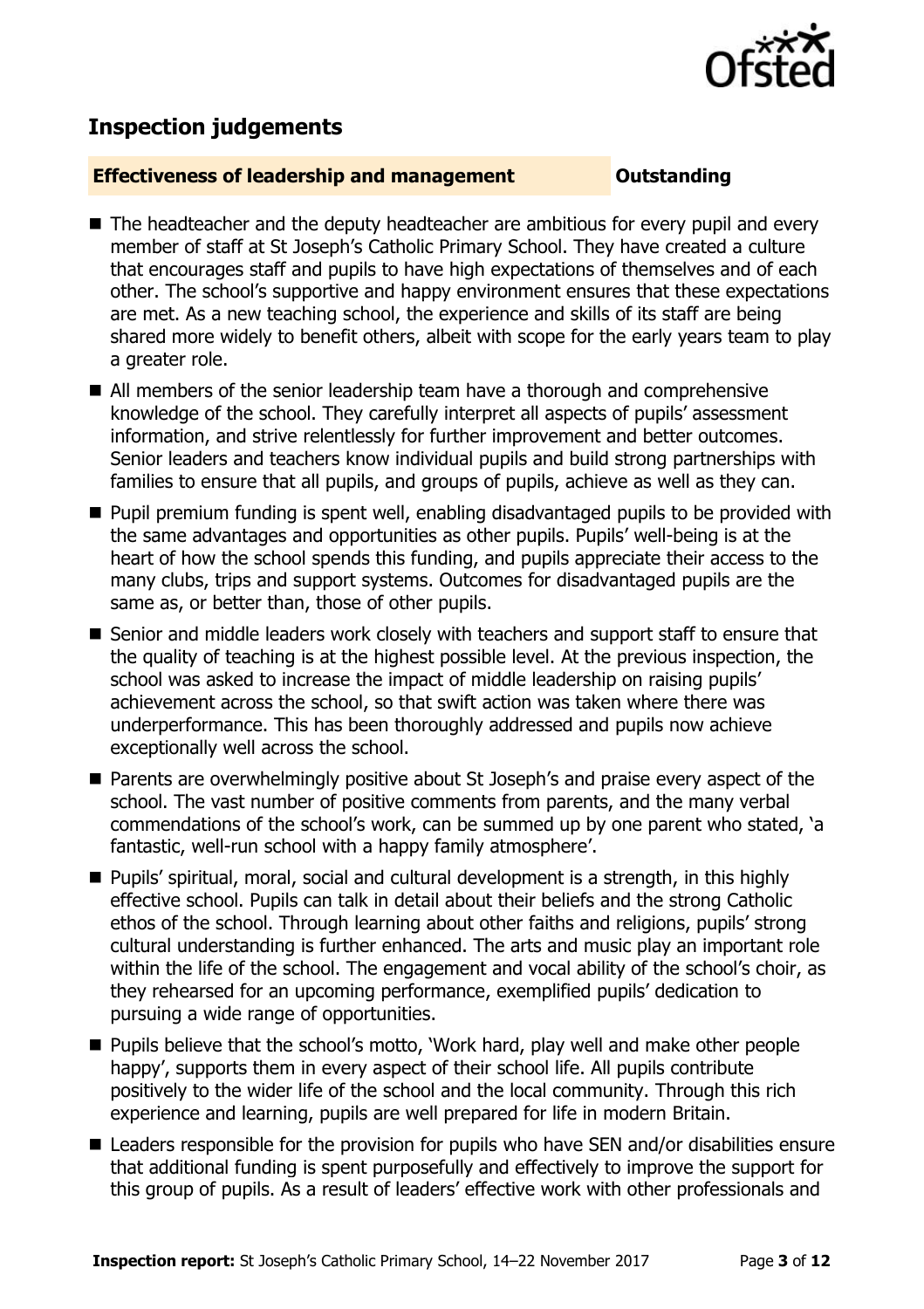

parents, pupils who have SEN and/or disabilities are making significant progress and are fully included within the school.

- The physical education and sport premium is well spent across the school to enhance the provision of physical education within the curriculum. The increase in the number of pupils taking part in sporting competitions is testament to the school's dedication to preparing pupils for secondary school and developing a 'competitive edge'. Governors monitor this spending and ensure that all pupils benefit.
- The well-planned curriculum weaves the teaching and learning of English and mathematical skills across the curriculum, and provides pupils with contextualised learning. For example, in science books, pupils show high-level reasoning skills in the graphs and charts they have drawn to record the results of investigations. At the end of the school day, the school remains a vibrant and exciting place to be, as many pupils attend the 40-plus after-school clubs provided by the school. The clubs are of high quality and range from learning cross-stitch to Mandarin. These clubs enable pupils to further develop their knowledge and skills in a relaxed and fun environment.

### **Governance of the school**

- The governors are committed to, ambitious for, and rightfully proud of their school. Governance is extremely effective and the governing body is focused on the school's continuing improvement. Governors know the school well because they visit often and receive detailed reports from a variety of staff with leadership responsibilities. They provide effective support and challenge to leaders and staff.
- The governors ensure that the school's resources are used effectively. Governors have a detailed knowledge of how well additional funding is used to promote the achievement of disadvantaged pupils and those who have SEN and/or disabilities. They scrutinise the impact of this spending closely, and minutes of governing body meetings show well-informed challenge from governors regarding the outcomes of different groups of pupils.
- Governors have a very clear understanding of pupils' performance in comparison with national standards and, while they recognise that outcomes are well above national averages, they are not complacent. There is a shared, compelling ambition to continue to provide the excellent quality of education and to improve further pupils' outcomes.

### **Safeguarding**

- The arrangements for safeguarding are effective. Safeguarding is a high priority among governors and all staff. Leaders and governors have ensured that all staff have received appropriate training and fully understand the need for the timely sharing of all concerns about pupils' well-being.
- The designated safeguarding leaders have developed a robust system of information sharing which ensures that concerns are addressed and closely monitored. The leader of 'ethos and well-being' is vigilant in following up any referrals that are made, both internally and those to outside agencies. As a result, appropriate support is put in place for pupils and their families.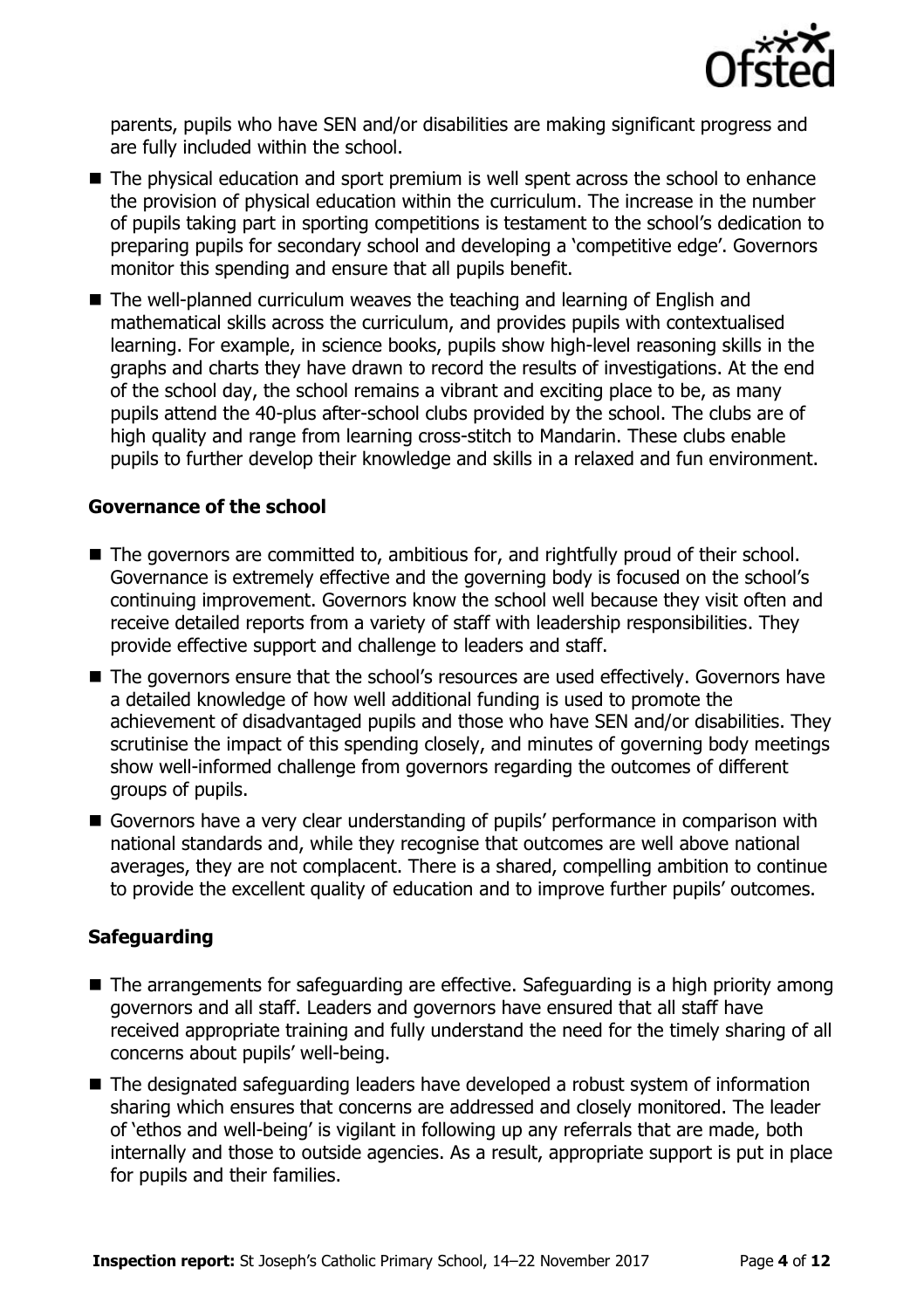

■ The culture of the school is caring and supportive and puts pupils' safety at the centre of all it does. Leaders ensure that pupils understand their own responsibility for keeping themselves safe. For example, internet safety is given a high priority in the curriculum, and pupils are able to explain clearly how to keep themselves safe online.

### **Quality of teaching, learning and assessment Outstanding**

- Teachers work extremely hard to ensure that pupils enjoy their learning and broaden their knowledge of life beyond their own community. Teachers plan work that brings the curriculum to life and develops pupils' interest and curiosity. For example, in geography, learning is strongly linked to a residential visit.
- Teachers' consistent use of the new marking policy results in pupils knowing exactly what is expected of them in each lesson and motivates them to improve. As one pupil said, 'I like the learning. The teachers always challenge us to make the best of our abilities.' Teachers provide pupils with appropriate challenge and often refine tasks and activities during the lesson.
- Teachers have strong subject knowledge, which is evident across the whole curriculum. This enables them to use probing questions skilfully to elicit pupils' understanding, and extend and deepen their thinking. Pupils have opportunities to discuss their learning and are expected to apply their knowledge and skills in different contexts.
- At the previous inspection, teachers were asked to accelerate pupils' progress in mathematics. The teaching of mathematics across the school is consistently strong and pupils achieve highly. Pupils are encouraged to explain their reasoning and show how they have solved problems. As a result, learning is deep and progress is good. Pupils are able to apply their mathematical knowledge in different situations to support them in solving problems. Pupils are encouraged to evaluate their own learning in mathematics. Consequently, they know how they are doing and what they need to improve.
- Relationships are exceptionally positive between adults and pupils. Teaching assistants are well trained and provide a high level of support for all pupils. This enables all pupils to take part in challenging activities, learn well and experience success. There is evidence of rapid progress where interventions are targeted to ensure that any pupils who have fallen behind catch up.
- **Pupils' love of learning is nurtured with skill and care. They talk excitedly about their** learning and produce extremely well-presented work of high quality. They take great pride in their work and their books. Writing is a particular strength across the curriculum. Many key stage 1 pupils are writing independently at a standard much higher than that expected for their age group.
- **Pupils read widely and enjoy reading. Reading is taught well from the time pupils start** school. Pupils use a range of strategies to support their reading and comprehension, and the impact of high-quality phonics teaching was evident when listening to younger pupils read.
- Leaders and staff have the same high expectations for the quality of work that pupils should produce in all subjects. Music is very well developed across the school, and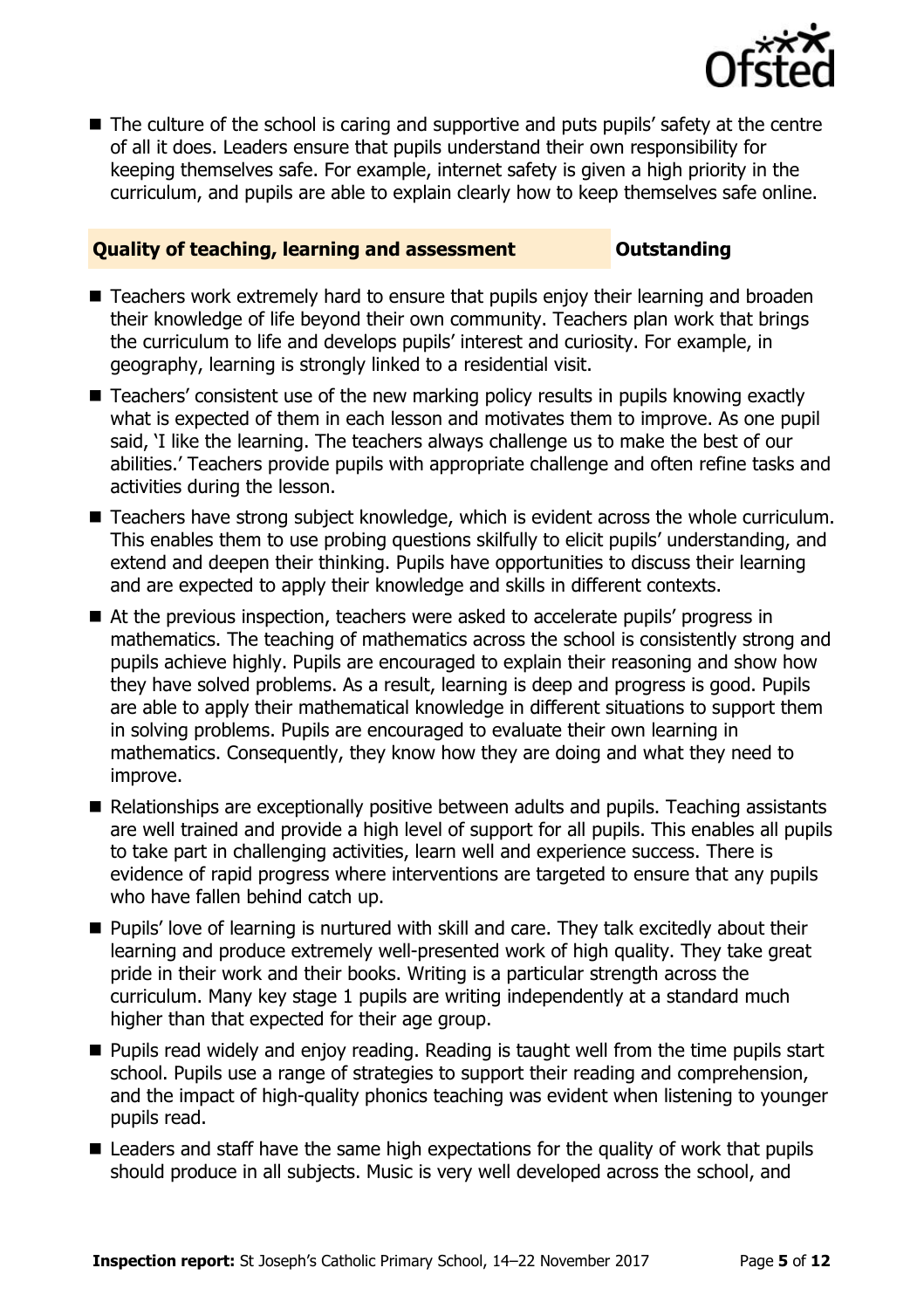

pupils are enthusiastic and skilful in lessons and extra-curricular clubs. Art is a strength and pupils' sketch books show strong progress in the development of creative skills.

#### **Personal development, behaviour and welfare <b>COUTS** Outstanding

### **Personal development and welfare**

- The school's work to promote pupils' personal development and welfare is outstanding. Parents made many positive comments regarding the caring nature of the school, for example, 'Pastoral care is outstanding and any concerns or worries, rarely encountered, have been dealt with swiftly and with compassion.'
- **Pupils'** welfare is one of the main priorities of the school. Leaders work effectively with other agencies, including the local authority and social care, when they identify any pupils that may be at risk. Vulnerable pupils and those who have highly complex needs are actively included in the school's wider activities, and are looked after with great care and attention.
- **Pupils are taught how to keep themselves safe in school and in their local community.** Parents and pupils are clear that the school is a safe place. They say that bullying is extremely rare, but when concerns arise, they are dealt with sensitively.

### **Behaviour**

- The behaviour of pupils is outstanding. Pupils work well together and respond well to adults during lessons, and around the school.
- Attendance is above that seen nationally. The school works closely with pupils and families where attendance is lower and, in many cases, this has had a positive effect.
- **Pupils are positive and interested in their learning and demonstrate a remarkable** degree of self-discipline. They focus on their work and are polite and respectful towards others.
- The number of incidents of poor behaviour is exceptionally low. When inappropriate behaviour occurs, the leadership team takes swift and appropriate action. There are very few repeated incidents.
- **Pupils look after each other and demonstrate very high levels of care and friendship.** They relish the responsibilities given to them and they play well together.

### **Outcomes for pupils Outstanding**

**Pupils'** achievement is outstanding. This includes outcomes for those who are disadvantaged. Assessment results at the end of key stage 1 have been above average in the past and remain so according to provisional outcomes for 2017. By the time pupils leave the school at the end of Year 6, their attainment and progress in writing, reading and mathematics are above the national average at both the expected and higher standards.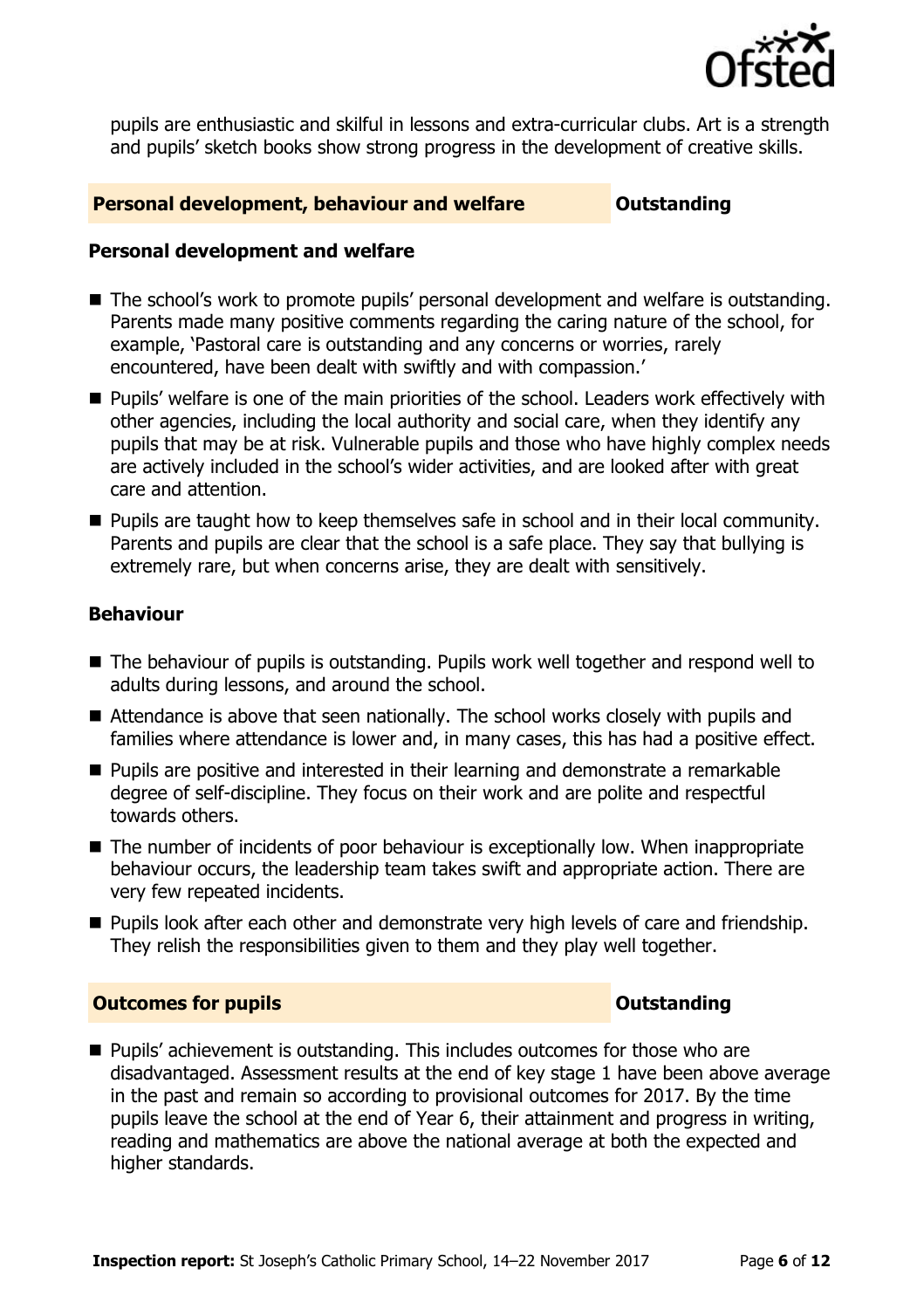

- Outcomes are outstanding in all year groups, for both attainment and progress in learning, including for the most able pupils. The school's own assessment information confirms this and it is also evident in the work in pupils' books across the curriculum.
- Pupils who have SEN and/or disabilities make rapid progress. This progress is a result of the special educational needs coordinator's regular and effective review of the support that they receive. The development opportunities and training offered to teaching assistants ensure that they are well equipped to meet and support a range of learning needs.
- There is little difference in the achievement of boys and girls across the school. Where differences do occur, they are quickly identified through the school's assessment strategies and rigorously targeted by senior leaders and teachers.
- **Pupils achieve exceptionally well in the phonics screening check at the end of Year 1,** and the school is rightly proud that the proportion of pupils achieving the expected standard in phonics remains in the top 3% of all pupils nationally. This is due to highquality phonics teaching and the detailed and effective targeting of pupils for specific interventions.

#### **Early years provision CONSTANDING TO A RESERVE THE SERVICE OF STATE OUTSTANDING**

- Children make excellent progress in early years. They begin school with skill levels typical for their age. Many children speak English as an additional language. By the time they enter key stage 1, the proportion of children achieving a good level of development is above the national average. Consequently, they are well prepared for the next stage in their education.
- Historical and current evidence shows that the early years team actively engages all parents to support their children's learning both at home and in school. Parents talk very positively about their children's start to school and the information they receive from staff. Relationships with parents and carers are very strong.
- The classrooms provide a stimulating and challenging environment. For example, the mystery provided by the dinosaurs' footprints that appeared overnight enthused the children and provided a context for their learning. Staff ask questions that challenge the children to explain their thinking and that maintain their enthusiasm.
- Staff model high expectations and are vigilant in ensuring children's safety and wellbeing. The children demonstrate very strong learning behaviours. They are exceptionally caring towards each other and their environment.
- Phonics teaching in early years is strong and teaching is skilfully matched to children's needs. Activities in these sessions encourage the repetition of sounds and consolidate children's learning successfully. Adults provide appropriate challenge for the most able children in the setting.
- The early years team has a very accurate picture of the strengths and weaknesses of the provision. Teaching is of high quality and meets children's needs very well. However, leaders have identified opportunities to hone teaching even further. The newest members of the team are keen to undertake additional training so that they can play an active role in sharing their practice as part of the school's teaching school status.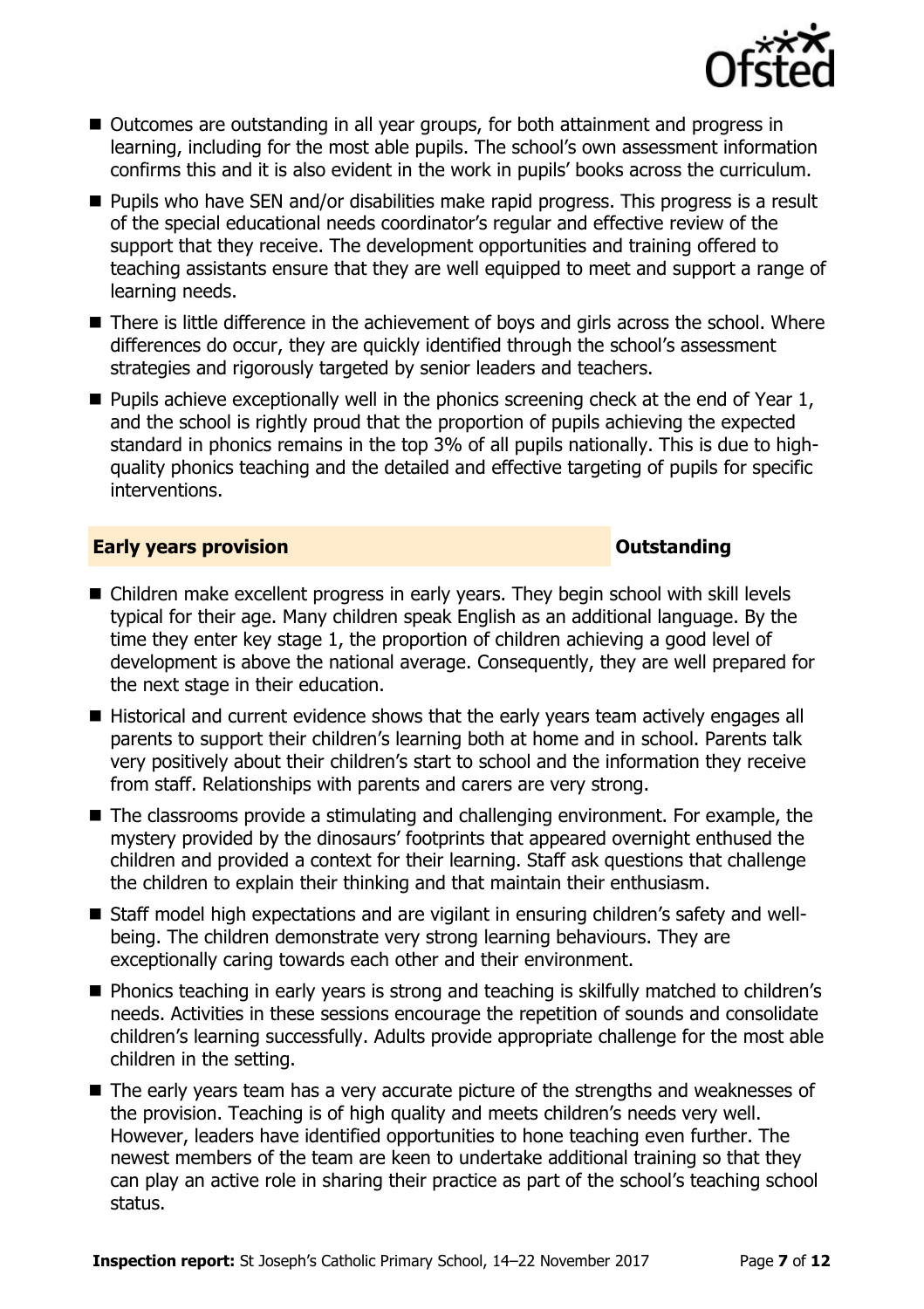

 Assessment is accurate and is based on a careful selection of high-quality evidence from across the early years curriculum. Teachers and other adults make skilful use of this information in their planning to support children's progress towards, and beyond, the early learning goals.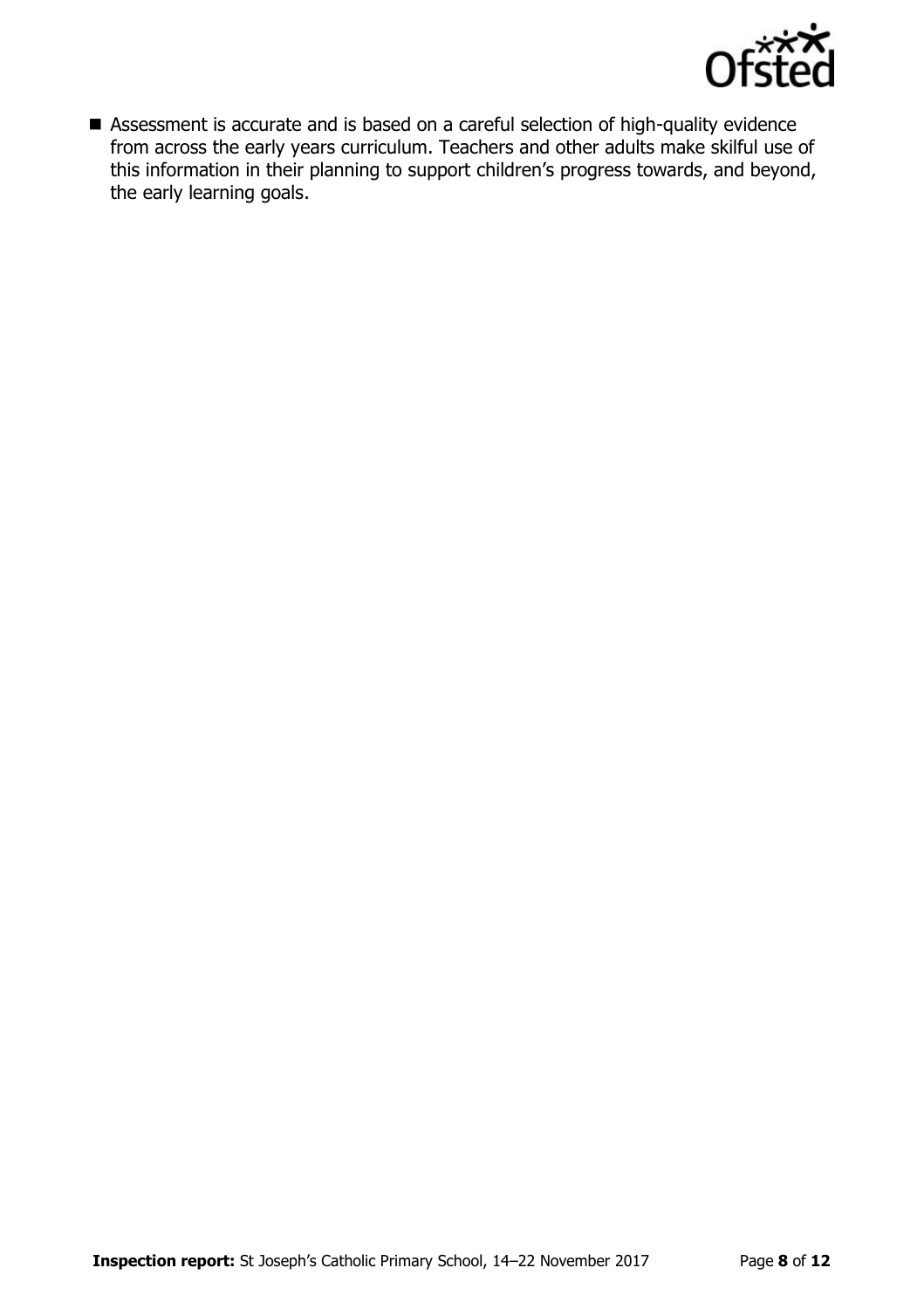

# **School details**

| Unique reference number | 125205   |
|-------------------------|----------|
| Local authority         | Surrey   |
| Inspection number       | 10036879 |

This inspection was carried out under section 8 of the Education Act 2005. The inspection was also deemed a section 5 inspection under the same Act.

| Type of school                      | Primary                            |
|-------------------------------------|------------------------------------|
| School category                     | Voluntary aided                    |
| Age range of pupils                 | 5 to 11                            |
| <b>Gender of pupils</b>             | Mixed                              |
| Number of pupils on the school roll | 413                                |
| Appropriate authority               | The governing body                 |
| Chair                               | Ray Henry                          |
| <b>Headteacher</b>                  | <b>Theresa Kenefick</b>            |
| Telephone number                    | 01372 727850                       |
| Website                             | www.stjosephs-epsom.surrey.sch.uk  |
| <b>Email address</b>                | head@stjosephs-epsom.surrey.sch.uk |
| Date of previous inspection         | 3-4 July 2013                      |

### **Information about this school**

- The school is larger than the average-sized primary school.
- The school has recently been designated a teaching school and provides formal support to other schools. The headteacher is a national leader of education.
- The proportion of pupils who have SEN and/or disabilities is below average. The proportion who have an education, health and care plan or a statement of special educational needs is below average.
- The number of pupils from minority ethnic groups is above the national average and the proportion of pupils who speak English as an additional language is above the national average.
- The proportion of disadvantaged pupils supported by pupil premium funding is below the national average.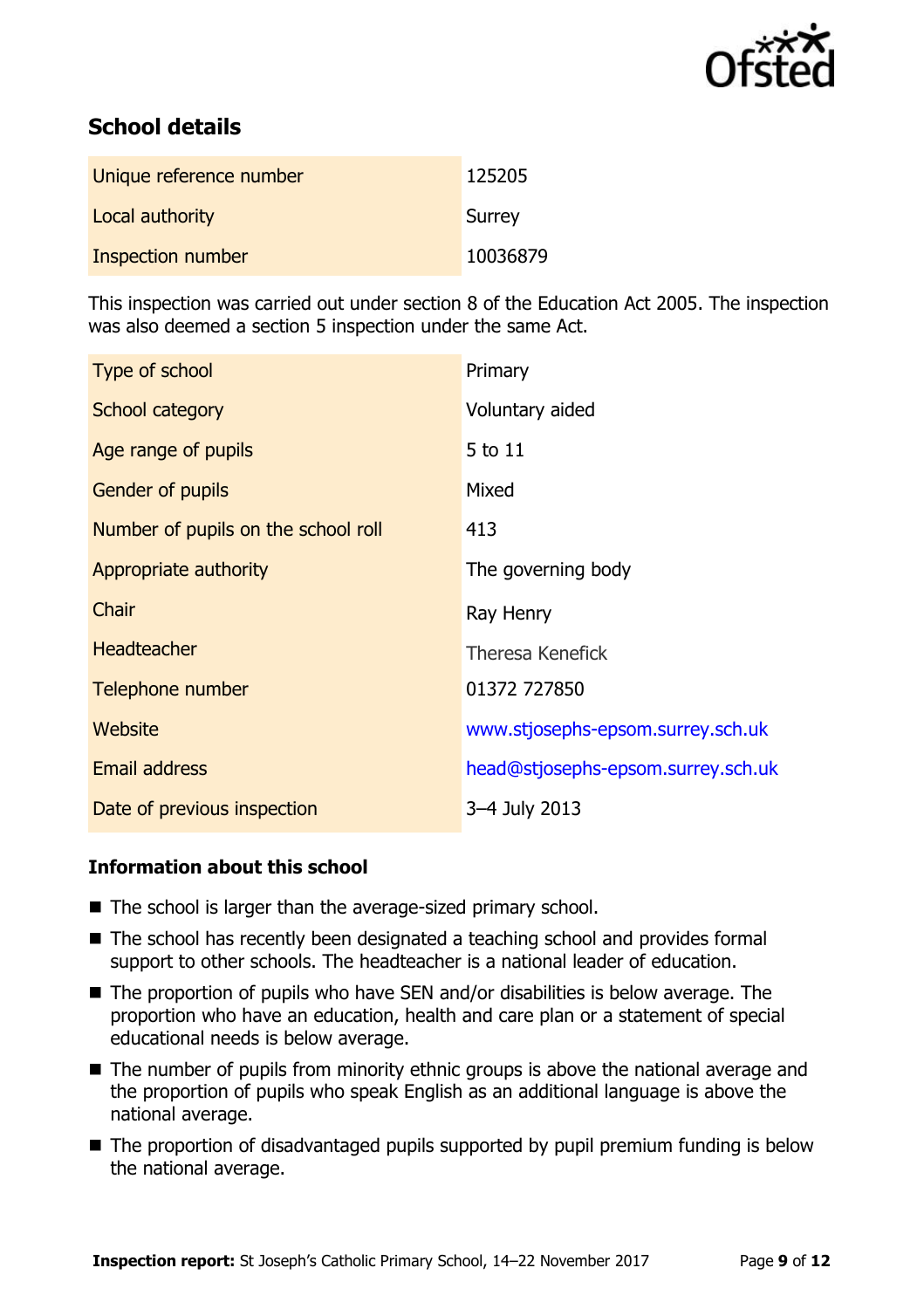

- The school met the government's current floor standards in 2017, which set the minimum expectations for pupils' attainment and progress.
- The school meets requirements on the publication of specified information on its website.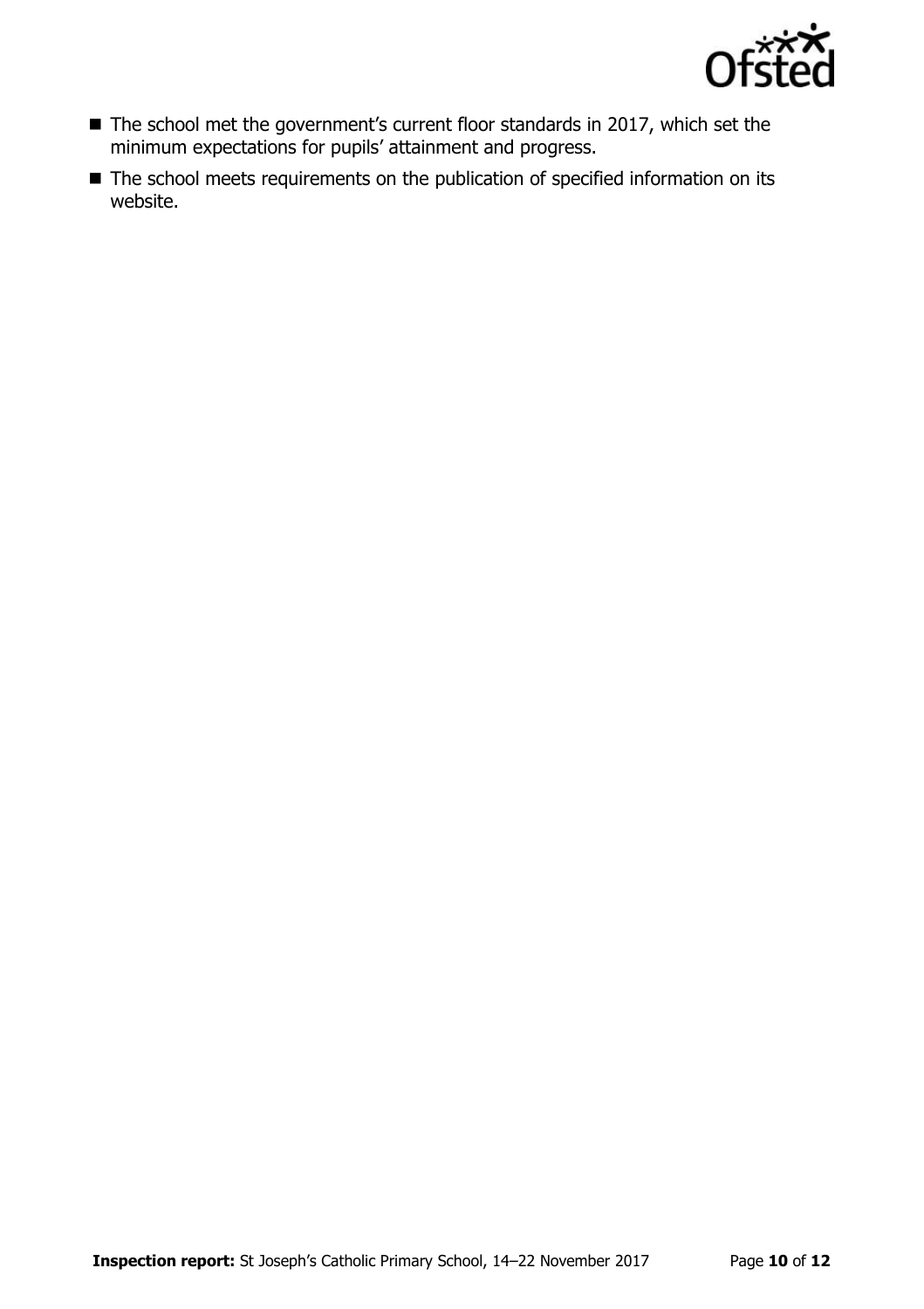

# **Information about this inspection**

- This inspection was carried out over three days. It began as a section 8 short inspection, carried out by one inspector. In order to gather further evidence, the lead inspector converted it to a section 5 inspection. On the second and third days, a different lead inspector completed the inspection, supported by two further Ofsted inspectors.
- Inspectors observed lessons throughout the school, jointly with members of the senior leadership team. Inspectors also visited after-school club and choir rehearsals and observed pupils at play.
- Inspectors listened to pupils read and met with groups of pupils to take account of their views.
- $\blacksquare$  Meetings were held with the senior leadership team, and with four members of the governing body. Inspectors spoke to a representative of the local authority, and a representative of the diocese.
- A range of documents were scrutinised, including: the school's own information about pupils' learning and progress; planning and monitoring documents; minutes of governing body meetings; the school's development plan; records relating to behaviour and attendance; and safeguarding information.
- Inspectors met with middle leaders and looked at a range of pupils' workbooks.
- **Inspectors took account of 27 responses to the staff survey, 103 responses to the pupil** survey and 221 responses to the Ofsted's online questionnaire for parents, Parent View, including 210 free-text comments. They also met informally with parents.

### **Inspection team**

| <b>Tracy Good, lead inspector</b> | Ofsted Inspector        |
|-----------------------------------|-------------------------|
| <b>Kevin Parfoot</b>              | <b>Ofsted Inspector</b> |
| <b>Simon Francis</b>              | <b>Ofsted Inspector</b> |
| Lea Hannam, lead inspector        | <b>Ofsted Inspector</b> |